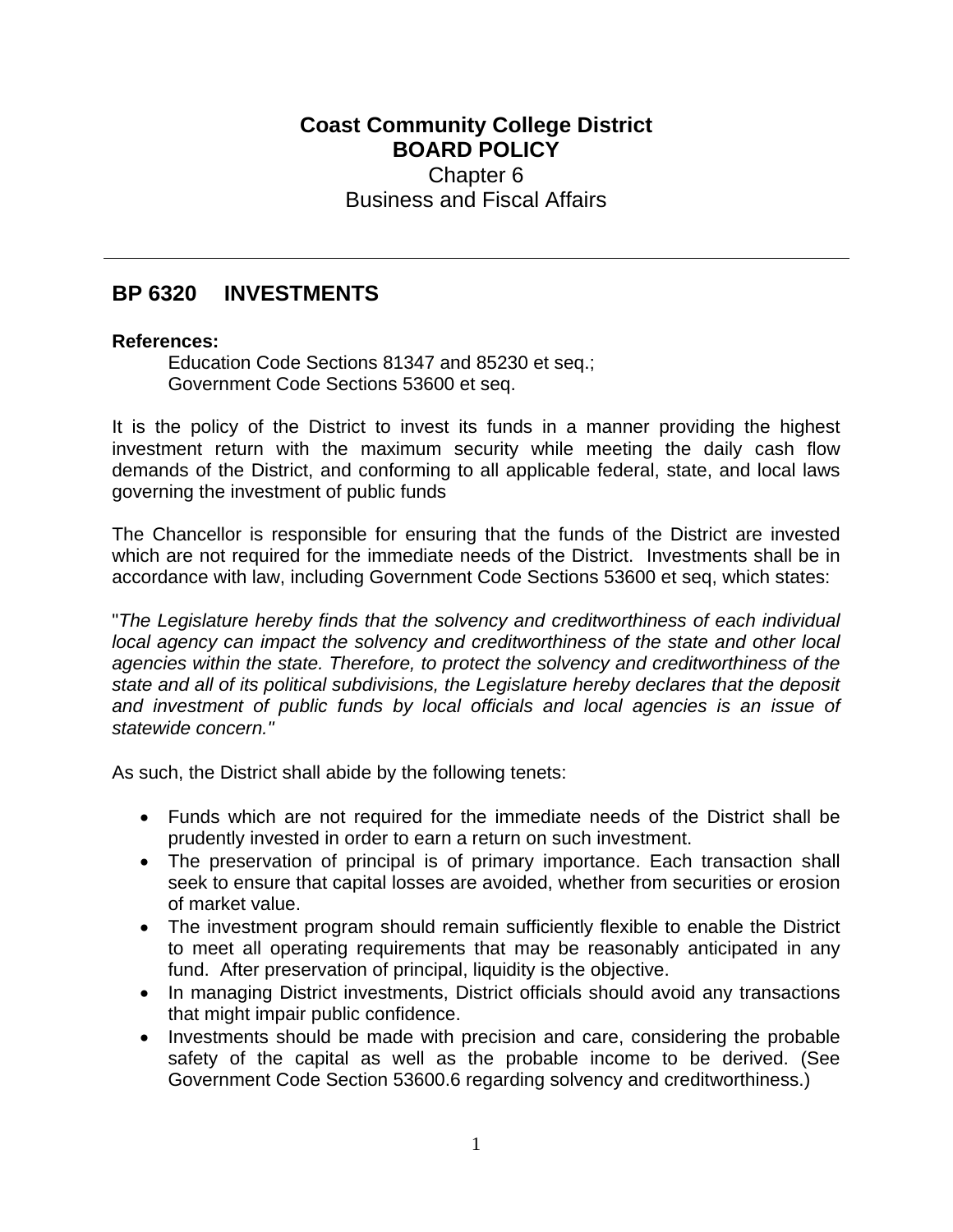## **Scope**

This Policy applies to all funds and investment activities of the District except the investment of bond proceeds, which are governed by the appropriate bond documents, and any pension or other post-employment benefit funds held in trust.

Each auxiliary foundation shall develop a separate investment policy for those funds raised and controlled by the respective foundation. These policies will be submitted to District's Board of Trustees for initial review and approval, as well as for future changes.

In addition, this policy, and the contents hereinto, shall be reviewed on an annual basis.

## **Prudence**

The standard of prudence to be used by investment officials will be the prudent investor standard, which states that, "when investing, reinvesting, purchasing, acquiring, exchanging, selling, or managing public funds, a trustee shall act with care, skill, prudence, and diligence under the circumstances then prevailing, including, but not limited to, the general economic conditions and the anticipated needs of the agency, that a prudent person acting in a like capacity and familiarity with those matters would use in the conduct of funds of a like character and with like aims, to safeguard the principal and maintain the liquidity needs of the agency."

#### **Investment Objectives**

The primary objectives, in priority order, of the investment activities of the District are:

- 1. Safety. Preservation of principal is the foremost objective of the District.
- 2. Liquidity. The District's portfolio will remain sufficiently liquid to enable the District to meet its liquidity needs.
- 3. Yield. The District's portfolio will be designed to obtain a market rate of return through economic cycles consistent with the constraints imposed by its safety objective and cash flow considerations.

## **Delegation of Authority**

The management responsibility for the investment program is hereby delegated to the District's Chancellor by the Board. The Chancellor or designee will monitor and review all investments for consistency with this Investment Policy.

## **Authorized Investments**

District funds, other than those controlled by auxiliary foundations, shall be invested in any of the following:

- 1. Any eligible security as set forth in sub-sections, (b), (c), and (e), of California Government Code Section 53601.
- 2. Local Agency Investment Funds (LAIF) with the Treasurer's Office of the State of California up to the amount permitted by LAIF.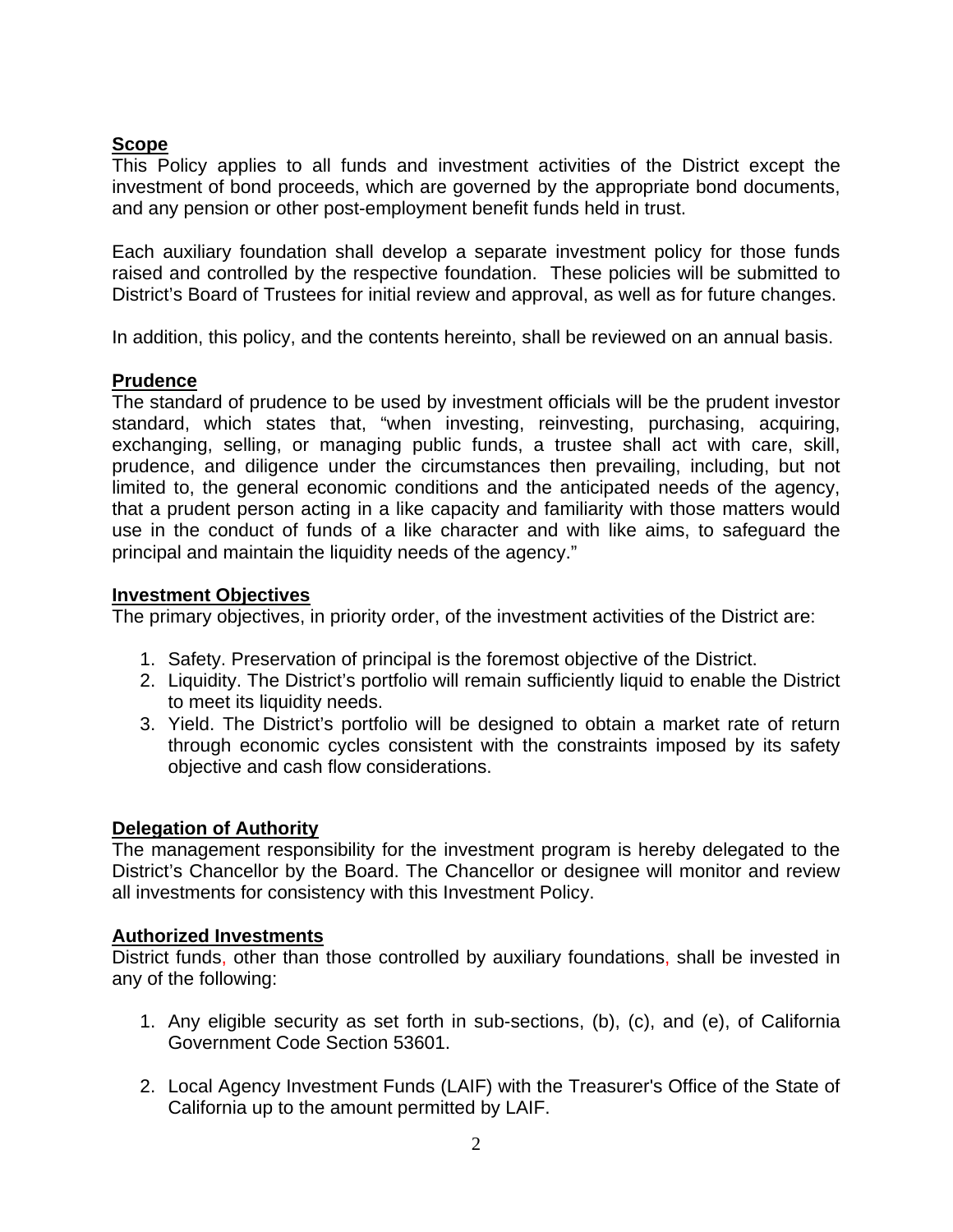- 3. A financial institution that is insured by Federal Deposits Insurance Corporation (FDIC) up to the amount insured by the FDIC or collateralized as required by California Government Code Sections 53630, et. seq.
	- a. A signed contract for deposit must be in place before depositing funds that are in excess of insured limits of the Institution. The Financial Institution will maintain at all times with the Agent of the Financial Institution as security for Depositor's deposits (a) eligible securities of the classes described in Government Code Section 53651, except subdivisions "m" and "p", having market value at least 10% in excess of the total amount of deposits secured by those securities, (b) eligible securities of the class described in subdivision "m" of Government Codes Section 53651 having a market value at least 50% in excess of the total amount of deposits secured by those securities and (c) eligible securities of the class described in subdivision "p" of Government Code Section 53651 having market value at least 5% in excess of the total amount of deposits secured by those securities. If the Administrator of Local Agency of the State of California determines that a security is not qualified to secure public deposits, the Financial Institution will substitute other securities to comply with the requirements of this paragraph.
- 4. Orange County Treasurer's Office as required by law.

## **Reporting Requirements**

The following financial records will be made available as stated and kept on file and submitted to the Chancellor and Board of Trustees as noted.

- 1. A daily/weekly summary of all cash balances and investments will be available upon request from the District Office of Administrative Services.
- 2. A monthly summary of cash balances and investments will be prepared and provided to the Board of Trustees and kept on file in the District Office of Administrative Services.
- 3. A quarterly summary of cash balances and investments will be provided in conjunction with the CCFS 311Q Report that is part of a Board of Trustees' Agenda.

#### **Investment Advisory Committee**

The Board Budget and Audit Committee shall serve as an investment advisory committee. The charge of the committee will be to meet nominally quarterly. The committee will make recommendations to the Chancellor and the Board of Trustees regarding the appropriateness of the District's current investments and possible changes in the investment policy.